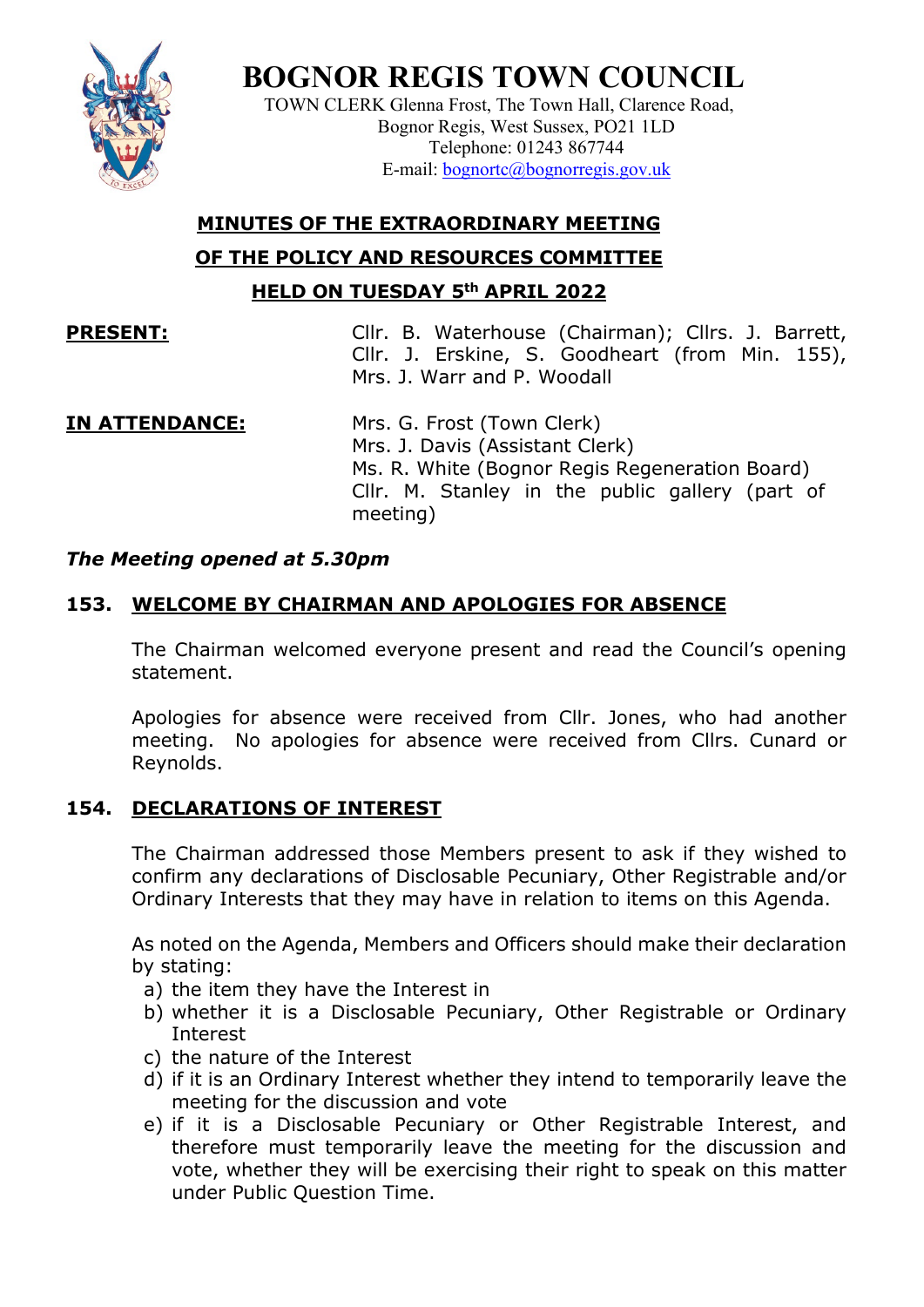They then need to re-declare their Interest and the nature of the Interest at the commencement of the item or when the Interest becomes apparent. They should request that it be recorded in the Minutes that they will leave the meeting and will neither take part in discussion, nor vote on the item.

As per the Agenda, it is each Member's own responsibility to notify the Monitoring Officer of all Disclosable Pecuniary, Other Registrable or Ordinary Interests notifiable under the Council's Code of Conduct, not already recorded on their Register of Interests Form, within 28 days.

The Chairman reminded Members to declare their Interests as any arise or again at the relative point in the meeting if they have already.

#### *There were no declarations of Interest*

### **155. ADJOURNMENT FOR PUBLIC QUESTIONS AND STATEMENTS**

#### *Cllr. Goodheart arrived at the Meeting*

There were no members of the public seated in the gallery at this time and the meeting was not, therefore, adjourned by the Chairman.

#### **156. TO CONSIDER THE CRITERIA AND CONDITIONS TO BE MET IN RELATION TO ADC MATCH-FUNDING FOR EVENTS SUPPORTED BY THE TOWN COUNCIL'S GRANT AID PROCESS - REFERRED FROM MEETING HELD 28th MARCH 2022**

The Town Clerk's report was **NOTED**.

The Chairman invited the Clerk to briefly summarise the report during which uncertainty was expressed as to whether the Rox Music & Art event, for which Grant Aid had been awarded, met the requirement of being based in the Town and the criteria for additional match-funding.

### *Cllr. Goodheart declared an Ordinary Interest in Rox Music & Art*

Cllr. Goodheart, owing to his involvement with Rox Music & Art, was able to respond and stated that the Art Trail event would be held over four weeks. Two of those weeks would involve an exhibition of work at the POP! Bognor Regis unit in Belmont Street. The other two weeks would see artists based in the Town, and in neighbouring areas such as Aldwick and Elmer, opening their homes and workshops to welcome visitors.

### *Cllr. Woodall declared an Ordinary Interest in the Carnival*

Bearing in mind that ADC's criteria for this funding was to promote tourism and bring people into the Town, discussion took place about the location at which some of the events, listed in the Clerk's report, were to be held and about whether some of those listed could be classed as an event or a service.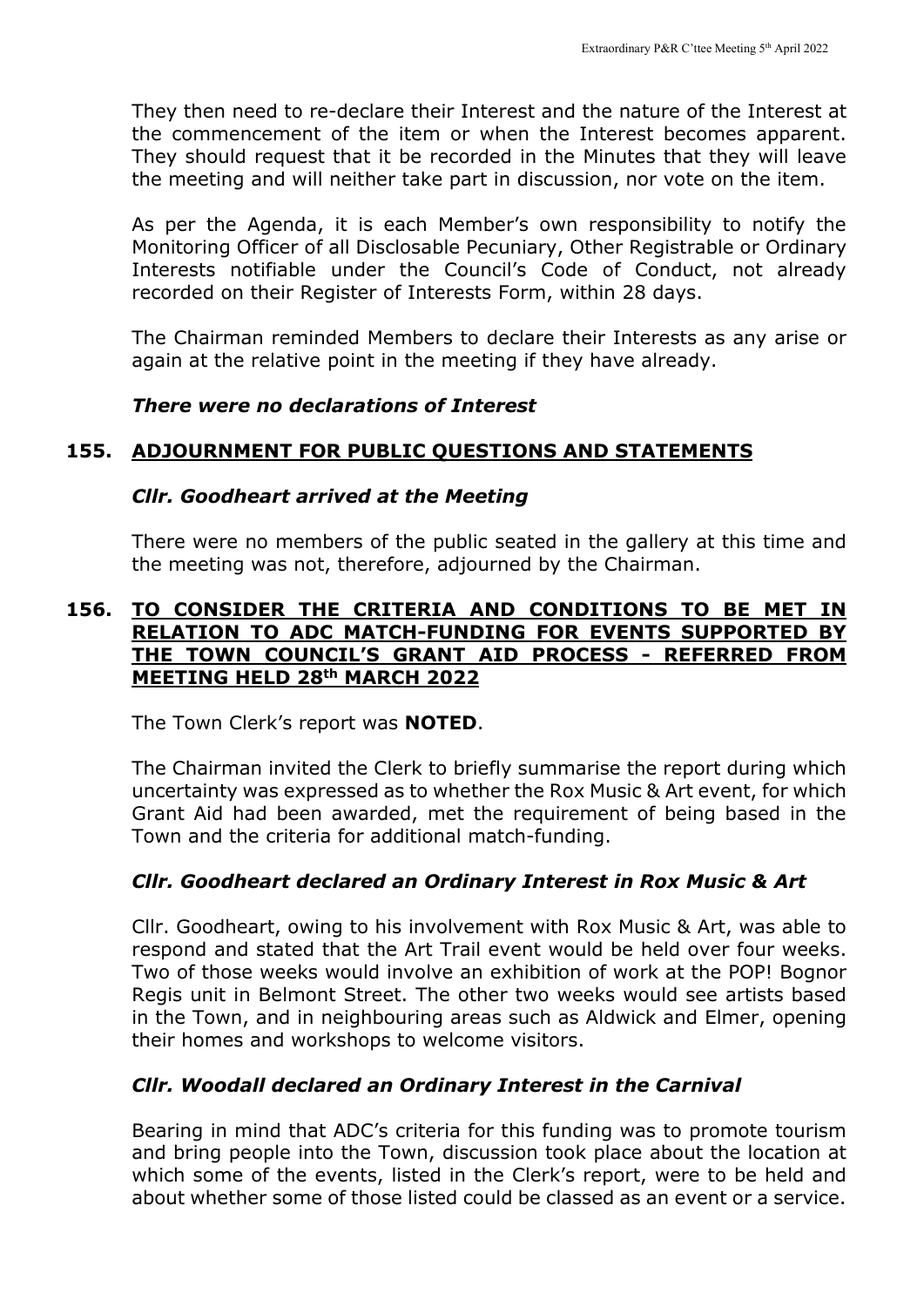Following discussion, and in recognising the importance of increasing footfall by encouraging people back into the Town, it was suggested that of the Grant Aid recipients listed in the report, Carnival, Rox Music & Art, and Southdowns Folk Festival be written to and invited to apply for this additional funding whereby they would be asked to explain what they would do differently, or what extra element they would bring to their event, if successful in securing additional funding.

The Chairman queried whether the full £12,500 available might be awarded to one organisation or be split between two or more organisations. It was subsequently suggested that when writing to the three organisations, identified as meeting the criteria, they be offered the chance to apply for funding up to the value of the Grant Aid award previously received. It was further suggested that they be encouraged to put forward one or more differently costed options to enhance their event so that when considering the applications, the Town Council could seek a maximum return for the investment.

It was **AGREED** that the Town Clerk write to Carnival, Rox Music & Art, and Southdowns Folk Festival, inviting them to submit an application, within 2 weeks, for additional funding that could be spent by them to enhance the existing event, to promote tourism and bring people into the Town, for which they had been awarded Grant Aid. Their application should not exceed the amount they had been awarded from Grant Aid, and they would be encouraged to submit differently costed options for the elements proposed on the understanding that any additional funding should not be spent on services such as security and first aid.

#### **157. TO CONSIDER A REQUEST FOR PARTNERSHIP FUNDING FOR A WAYFINDING STRATEGY FROM THE BOGNOR REGIS REGENERATION BOARD – DEFERRED FROM MEETING HELD 28th MARCH 2022**

The Town Clerk's report was **NOTED**.

The Chairman welcomed Ms. Rebecca White, from Bognor Regis Regeneration Board (BRRB) to the Meeting and invited her to address Members.

Ms. White gave an overview of how Wayfinding came to be identified through the Town Centre Forum as a project which supports the vitality and viability of the Town Centre area and the key outcomes and benefits.

It was explained that Wayfinding installations such as monoliths, Town maps, and information boards, that are easy to read and colourful, could help people to navigate in and around Bognor Regis thereby enhancing their experience of the Town. Whilst it was recognised that there had been huge improvements to the public realm, it was felt that this had not been done in a connective way which can lead to visitors having a fractured experience in getting from point A to point B.